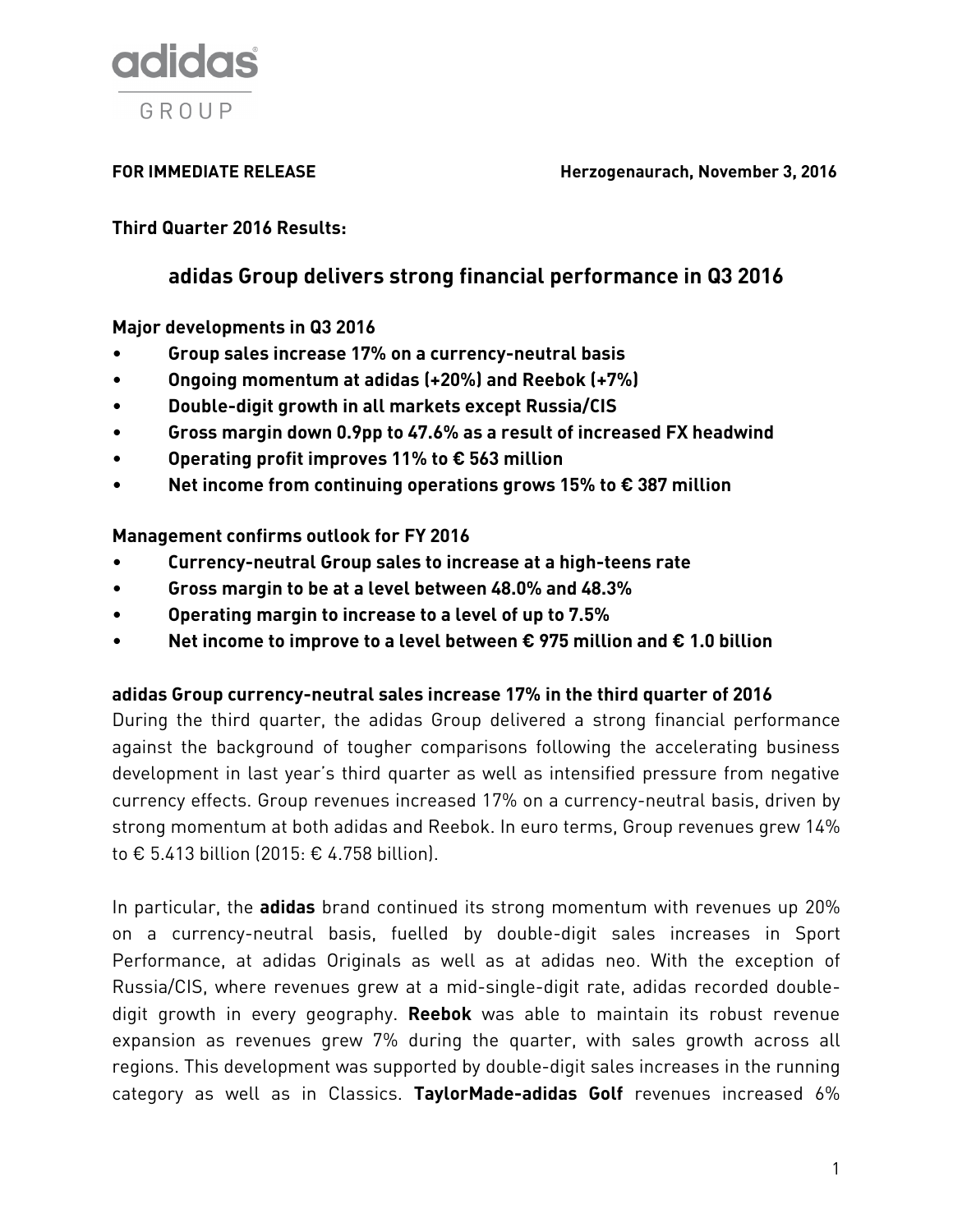

currency-neutral, driven by strong double-digit growth in the metalwoods and putters categories.

"I am extremely happy to be the CEO of a company that is doing so well," commented Kasper Rorsted, adidas Group CEO. "The great momentum across all major markets shows the strength of our strategy 'Creating the New' because it is driving significant improvements in the desirability of our brands across the globe."

### **Revenue growth in all market segments**

From a market segment perspective, combined currency-neutral sales of the adidas and Reebok brands grew at double-digit rates in all segments except Russia/CIS, where revenues increased at a high-single-digit rate. Revenues in **Western Europe** increased 15% on a currency-neutral basis, driven by the UK, Germany, France, Italy, Spain and Poland, where revenues grew at double-digit rates each. Growth trends in **North America** and **Greater China** remained strong, as reflected in currency-neutral sales increases of 20% and 25%, respectively. Revenues in **Russia/CIS** continued to grow at robust rates, up 7% on a currency-neutral basis. In **Latin America**, revenues grew 16% on a currency-neutral basis, reflecting double-digit sales increases in Argentina, Peru and Colombia as well as high-single-digit growth in Mexico and Chile. In **Japan**, sales were up 21% on a currency-neutral basis. Currency-neutral sales in **MEAA** grew 19%, driven by double-digit growth in South Korea, Australia, the United Arab Emirates, South Africa, India and Thailand.

Revenues for **Other Businesses** grew 7% in the third quarter. Double-digit sales increases in Other centrally managed businesses as well as mid-single-digit growth at TaylorMade-adidas Golf were only partly offset by sales declines at CCM Hockey, reflecting the overall challenging market conditions in the US hockey market.

**Gross margin negatively impacted by severe headwinds from unfavourable FX effects**  In the third quarter of 2016, the Group's gross margin decreased 0.9 percentage points to 47.6% (2015: 48.4%). The increased headwinds from negative currency movements more than offset the unchanged positive effects from a more favourable pricing, product and channel mix as well as higher product margins at TaylorMade-adidas Golf.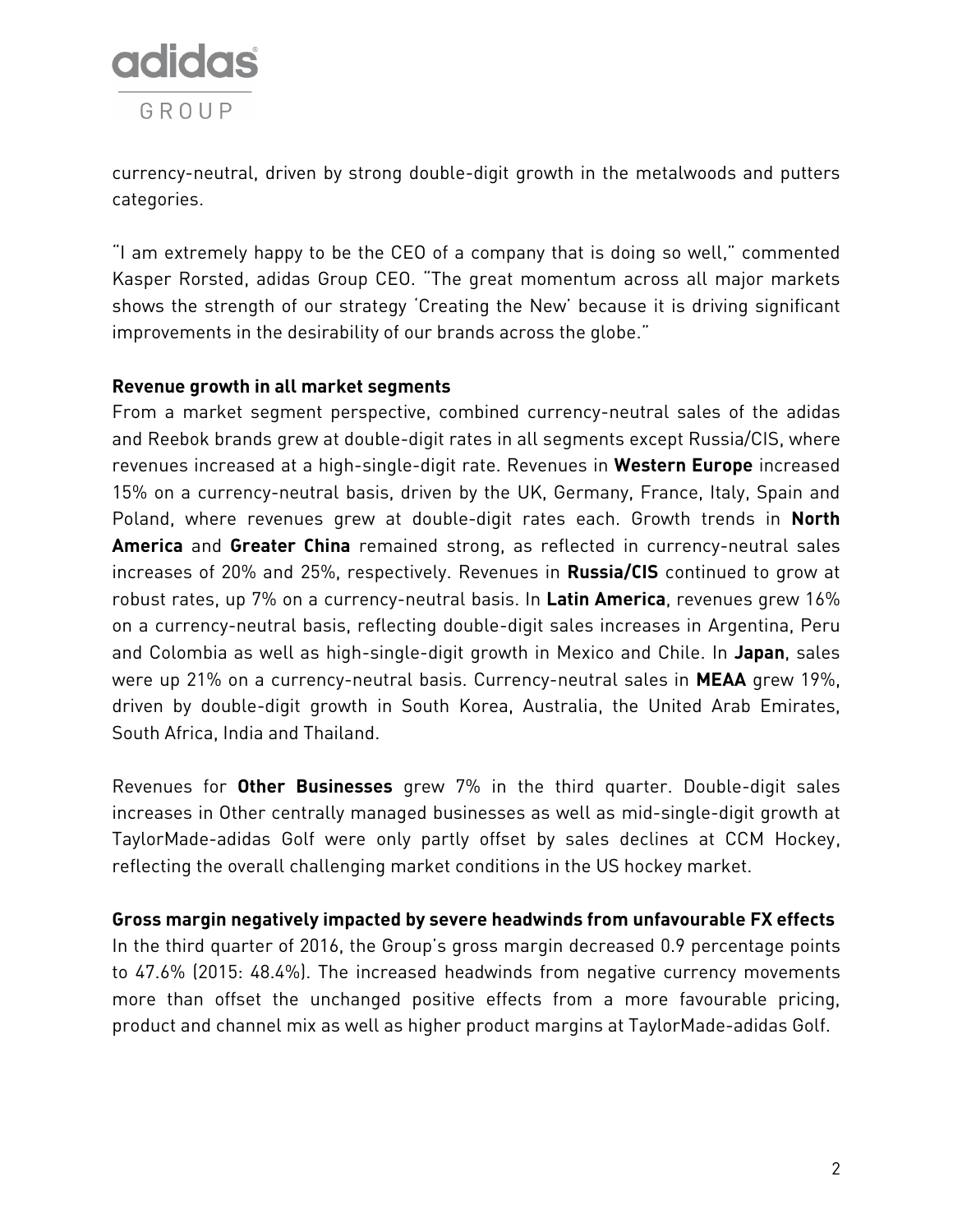

# **Other operating expenses increase as a result of additional investments to strengthen the Group's growth foundation**

During the third quarter, the Group's other operating expenses increased 12% to € 2.058 billion (2015: € 1.845 billion). The increase was due to higher expenditure for point-of-sale and marketing investments as well as an increase in operating overhead costs. The latter mainly reflects further investments to spur the company's 'Creating the New' strategic business plan as well as costs associated with restructuring measures at Reebok initiated during the third quarter of 2016. As a percentage of sales, however, other operating expenses decreased 0.8 percentage points to 38.0% (2015: 38.8%), reflecting the Group's strong top-line improvement.

### **Operating profit improves 11% to € 563 million**

The Group's operating profit increased 11% to  $\epsilon$  563 million compared to  $\epsilon$  505 million in the third quarter of 2015. This translates into an operating margin of 10.4%, a decrease of 0.2 percentage points compared to the prior year level of 10.6%. As a consequence, the Group's net income from continuing operations increased 15% to € 387 million (2015: € 337 million). The Group's net income attributable to shareholders, which in addition to net income from continuing operations includes the result from discontinued operations, grew 24% to € 386 million from € 311 million in the third quarter of 2015. Basic EPS from continuing and discontinued operations increased 24% to € 1.93 (2015: € 1.55). Diluted EPS from continuing and discontinued operations grew 21% to € 1.88 (2015: € 1.55).

### **adidas Group with outstanding financial performance in the first nine months of 2016**

In the first nine months of 2016, Group revenues increased 20% on a currency-neutral basis, driven by strong double-digit growth at adidas and high-single-digit sales increases at Reebok. In euro terms, Group revenues grew 15% to € 14.604 billion (2015: € 12.748 billion). All market segments posted currency-neutral sales increases, with double-digit growth across all regions except Russia/CIS, where revenues grew at a mid-single-digit rate. At 48.6%, the Group's gross margin decreased 0.1 percentage points versus the prior year level, as the positive effects from a more favourable pricing, product and channel mix almost entirely compensated for the severe headwinds from negative currency effects. Capitalising on the strong top-line development, the Group was able to generate significant operating leverage, with other operating expenses as a percentage of sales down 0.8 percentage points to 40.5%. This development, in combination with the extraordinary gain related to the early termination of the Chelsea F.C. contract, resulted in a strong increase in the Group's operating margin. At 10.0%,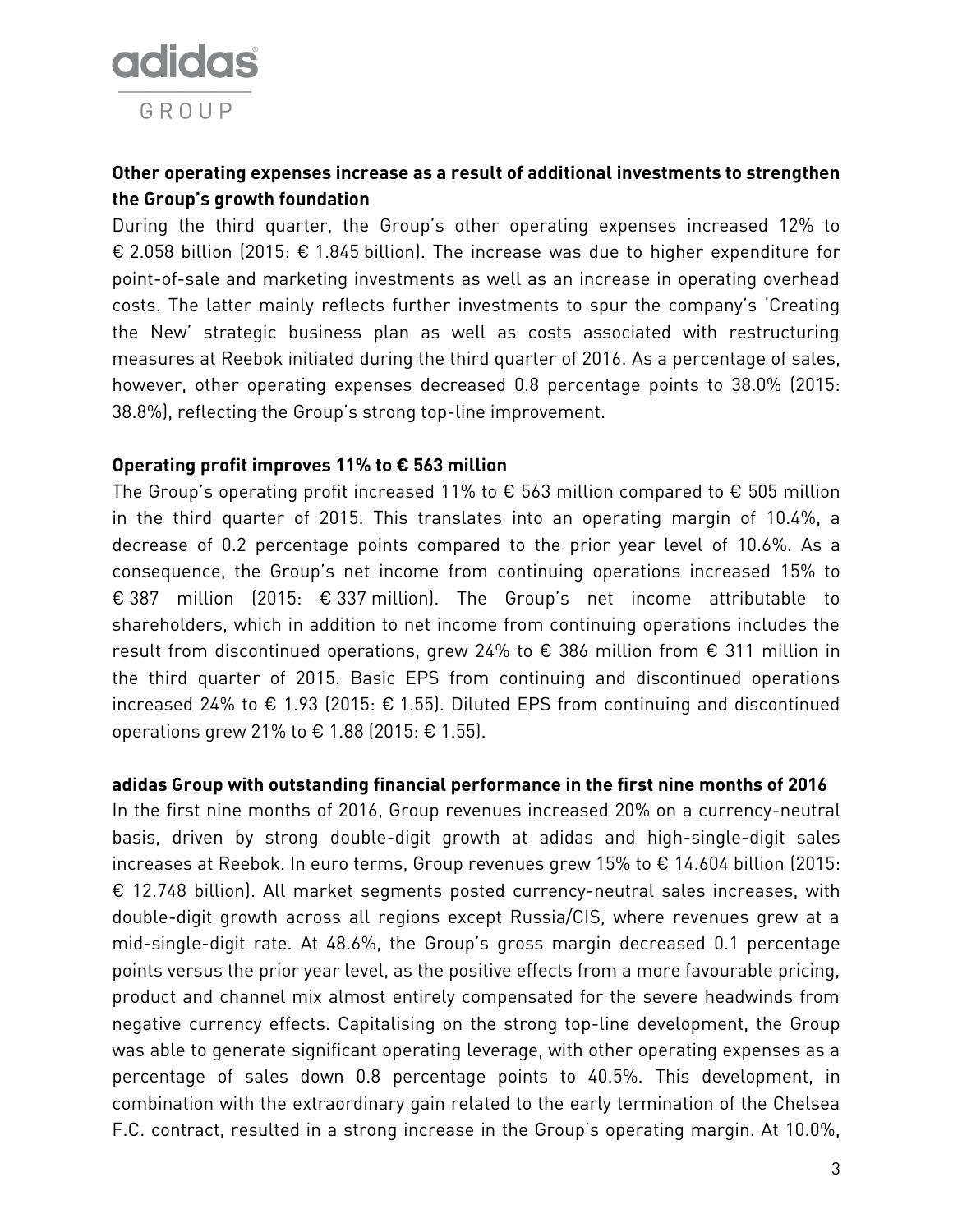

the operating margin was up 1.4 percentage points versus the prior year level excluding last year's goodwill impairment losses. As a result, net income from continuing operations, excluding goodwill impairment losses in the prior year, increased 39% to € 1.028 billion. At € 5.01, diluted EPS from continuing and discontinued operations grew 46%, excluding goodwill impairment losses in the prior year.

### **Average operating working capital as a percentage of sales decreases significantly**

The Group's inventories increased 19% to  $\epsilon$  3.203 billion (2015:  $\epsilon$  2.698 billion). On a currency-neutral basis, inventories grew 18%, reflecting higher stock levels to support the Group's top-line momentum. Accounts receivable increased 9% to € 2.715 billion  $(2015: \epsilon$  2.502 billion). On a currency-neutral basis, receivables were also up 9%, reflecting the Group's strong growth during the third quarter. Operating working capital was up 14% to  $\epsilon$  4.228 billion (2015:  $\epsilon$  3.724 billion). Average operating working capital as a percentage of sales decreased 0.4 percentage points to 20.3% (2015: 20.7%), reflecting the strong top-line development during the last twelve months as well as the company's continued focus on tight working capital management.

## **Net borrowings decrease to € 769 million**

Net borrowings amounted to  $\epsilon$  769 million (2015:  $\epsilon$  903 million), representing a decrease of € 134 million. This development is mainly a result of an increase in cash generated from operating activities, partly offset by the utilisation of cash for the purchase of fixed assets and the dividend payment. The Group's ratio of net borrowings over EBITDA amounted to 0.4, which is within the Group's mid-term target corridor of below two times.

## **adidas Group confirms 2016 outlook**

Against the background of the outstanding financial performance in the first nine months of 2016, management has confirmed the outlook for the full year despite onetime costs in the second half of the year related to measures aimed at strengthening the Group's growth foundation. The company expects revenues to increase at a rate in the high teens on a currency-neutral basis in 2016. The top-line development will be supported by double-digit growth in all regions except Russia/CIS, where sales are forecasted to grow at a mid-single-digit rate.

In 2016, the Group's gross margin is expected to be at a level between 48.0% and 48.3% compared to the prior year level of 48.3%. While the Group's gross margin will be negatively impacted by severe headwinds from negative currency effects, these negative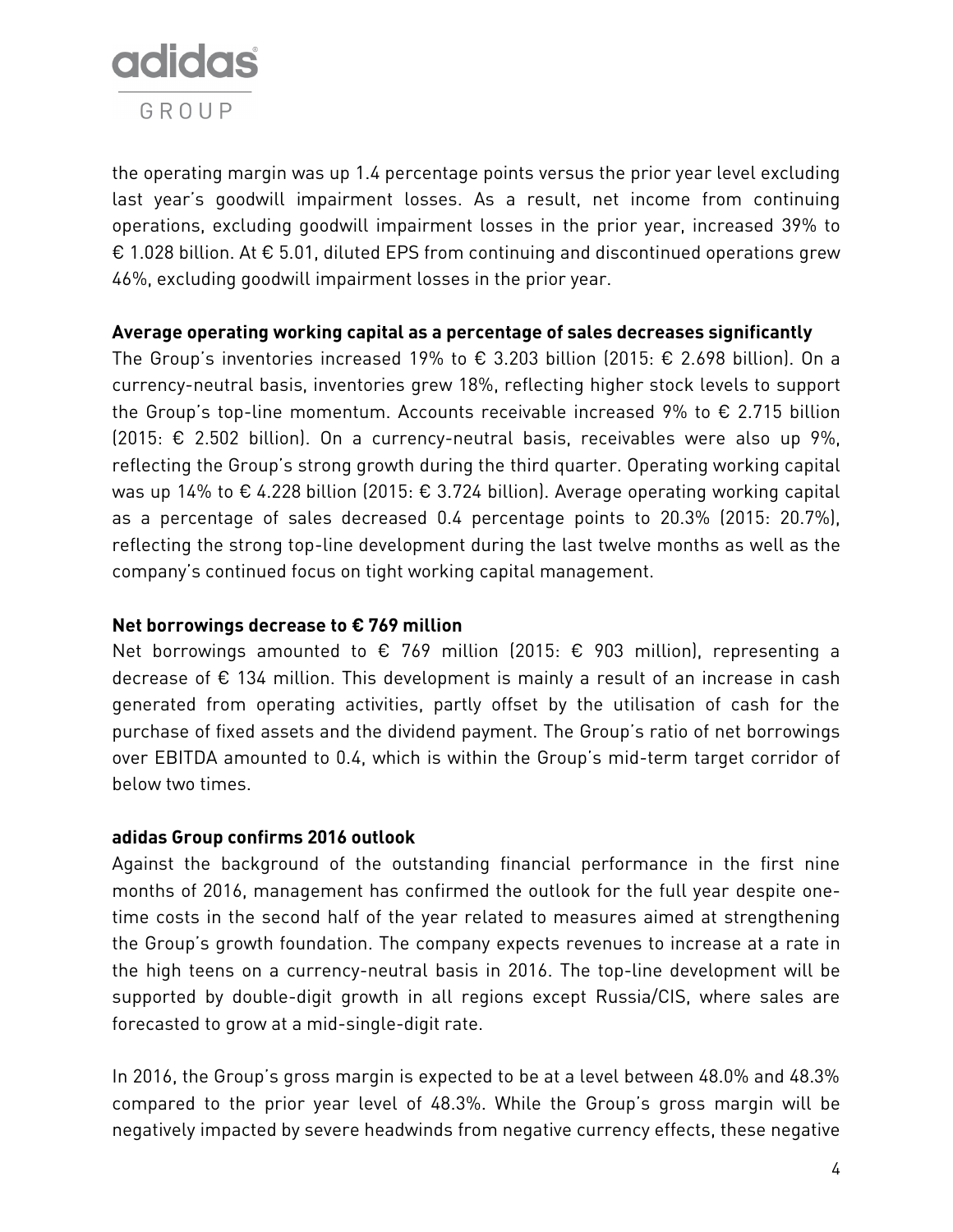

effects are projected to be almost completely offset by the positive effects from a more favourable pricing, product and regional mix as well as further enhancements in the channel mix, which is driven by the continued expansion of the company's controlled space activities.

The Group's other operating expenses as a percentage of sales are expected to decrease compared to the prior year level (2015: 43.1%). Due to the strong top-line growth, expenditure for point-of-sale and marketing investments as a percentage of sales is projected to be below the prior year level of 13.9%. Operating overhead expenditure as a percentage of sales is now forecasted to be around the prior year level of 29.2% (previously: to be below the prior year level). This development mainly reflects further investments to spur the company's 'Creating the New' strategic business plan as well as one-time costs during the second half in a total magnitude of around € 30 million associated with restructuring measures at Reebok. In spite of these one-off expenses, which are expected to impact the Group's operating profit in the fourth quarter in an amount of around  $\epsilon$  20 million, the company continues to project the operating margin for the adidas Group to increase to a level of up to 7.5% in 2016 compared to the prior year level of 6.5%.

As a result of the strong top-line development and the robust operating margin expansion, net income from continuing operations excluding goodwill impairment is expected to increase at a rate between 35% and 39% to a level between € 975 million and  $\epsilon$  1.0 billion compared to the prior year level of  $\epsilon$  720 million.

Kasper Rorsted stated: "2016 will be a record year for the adidas Group with truly exceptional results. Going forward, it is our job to make this fantastic company even better. We will ensure that the adidas Group remains a growth company that delivers sustainable top- and bottom-line improvements in the years to come as outlined in our long-term strategic business plan 'Creating the New'."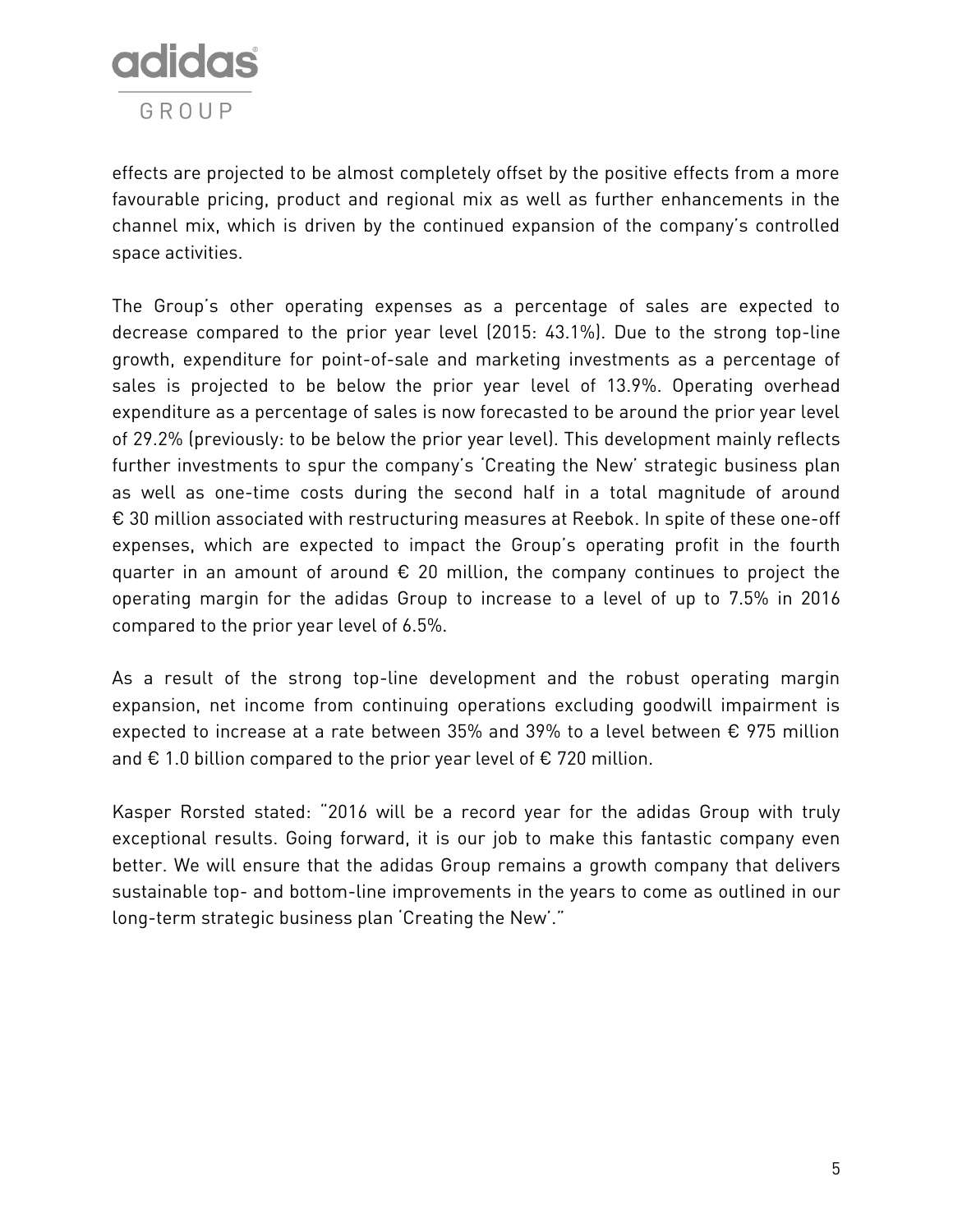

## **Contacts:**

Jan Runau Chief Corporate Communication Officer Tel.: +49 (0) 9132 84-3830

Katja Schreiber Christian Stoehr Senior Director Corporate Communication Tel.: +49 (0) 9132 84-3810

## **Media Relations Investor Relations**

\*\*\*

Sebastian Steffen Vice President Investor Relations Tel.: +49 (0) 9132 84-4401

Director Investor Relations Tel.: +49 (0) 9132 84-4989

Jennifer Gaussmann Manager Investor Relations Tel.: +49 (0) 9132 84-74734

Please visit our corporate website: [www.adidas-Group.com](http://www.adidas-group.com/)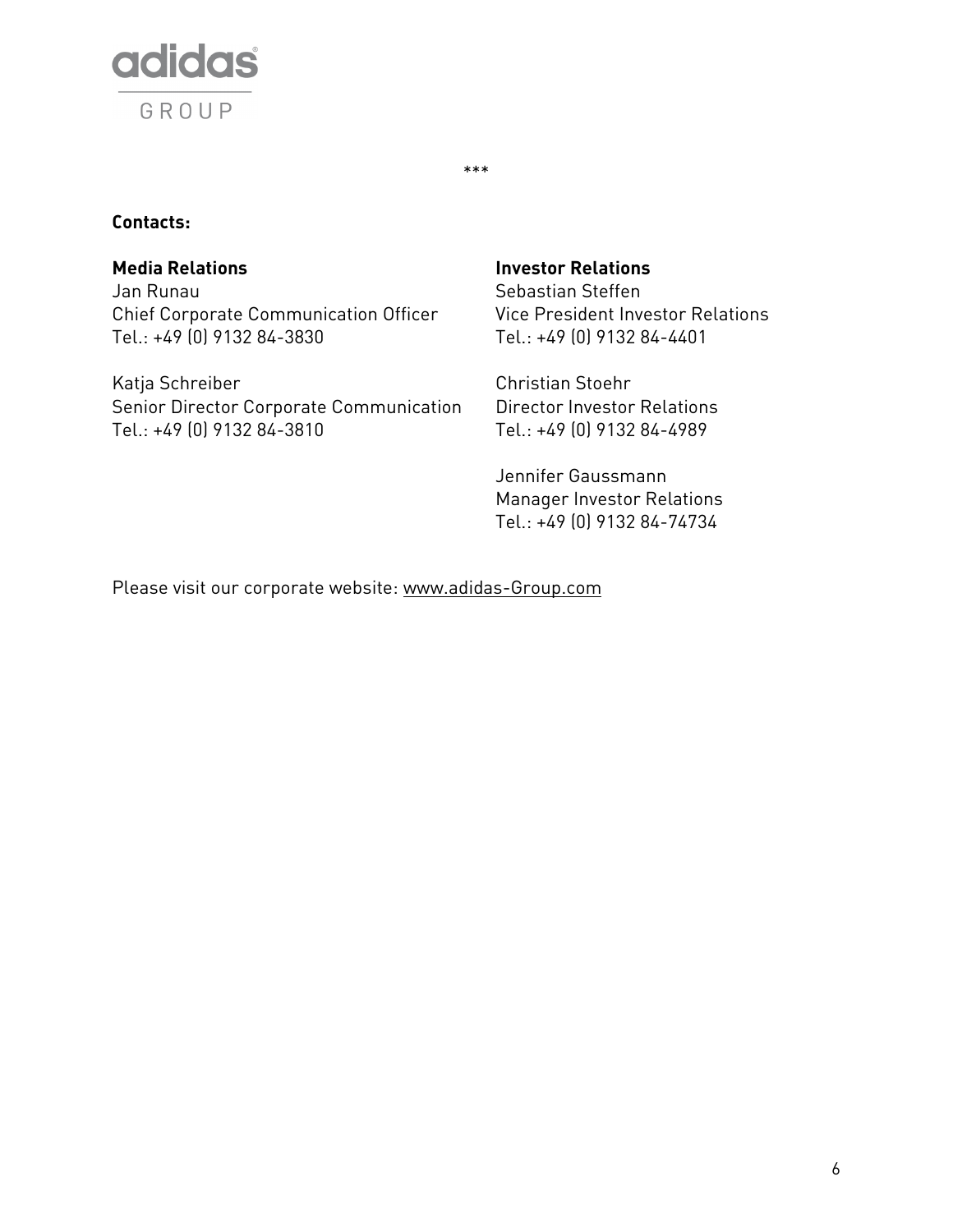

#### **adidas AG Consolidated Income Statement (IFRS)**

| $\bm{\varepsilon}$ in millions                                                          | Third quarter 2016 | Third quarter 2015 | Change               |
|-----------------------------------------------------------------------------------------|--------------------|--------------------|----------------------|
|                                                                                         |                    |                    |                      |
| Net sales                                                                               | 5,413              | 4.758              | 13.8 %               |
| Cost of sales                                                                           | 2.839              | 2.454              | 15.7%                |
| <b>Gross profit</b>                                                                     | 2,574              | 2,304              | 11.7%                |
| 1% of net sales)                                                                        | 47.6%              | 48.4%              | (0.9 <sub>pp</sub> ) |
| Royalty and commission income                                                           | 30                 | 32                 | [5.2%]               |
| Other operating income                                                                  | 17                 | 14                 | 19.7%                |
| Other operating expenses                                                                | 2,058              | 1.845              | 11.5 %               |
| [% of net sales]                                                                        | 38.0%              | 38.8%              | (0.8 <sub>pp</sub> ) |
| <b>Operating profit</b>                                                                 | 563                | 505                | 11.5%                |
| [% of net sales]                                                                        | 10.4%              | 10.6%              | (0.2 <sub>pp</sub> ) |
| Financial income                                                                        | 6                  | 8                  | [22.9%]              |
| Financial expenses                                                                      | 24                 | 18                 | 30.4%                |
| Income before taxes                                                                     | 545                | 495                | 10.2%                |
| [% of net sales]                                                                        | 10.1%              | 10.4%              | (0.3 <sub>pp</sub> ) |
| Income taxes                                                                            | 159                | 158                | 0.5%                 |
| [% of income before taxes]                                                              | 29.1%              | 31.9%              | (2.8 <sub>pp</sub> ) |
| Net income from continuing operations                                                   | 387                | 337                | 14.7%                |
| [% of net sales]                                                                        | 7.1%               | 7.1%               | $0.1$ pp             |
| Gains/(losses) from discontinued operations, net of tax                                 | $\mathbf{1}$       | [23]               | n.a.                 |
| Net income                                                                              | 387                | 314                | 23.5%                |
| [% of net sales]                                                                        | 7.2%               | 6.6%               | $0.6$ pp             |
| Net income attributable to shareholders                                                 | 386                | 311                | 24.2%                |
| [% of net sales]                                                                        | 7.1%               | 6.5%               | $0.6$ pp             |
| Net income attributable to non-controlling interests                                    | 1                  | 3                  | (62.3%)              |
| Basic earnings per share from continuing operations (in $\epsilon$ )                    | 1.93               | 1.67               | 15.3%                |
| Diluted earnings per share from continuing operations (in $\epsilon$ )                  | 1.88               | 1.67               | 12.6%                |
| Basic earnings per share from continuing and discontinued operations (in $\epsilon$ )   | 1.93               | 1.55               | 24.2%                |
| Diluted earnings per share from continuing and discontinued operations (in $\epsilon$ ) | 1.88               | 1.55               | 21.3%                |

#### **Net Sales**

| $\varepsilon$ in millions | Third quarter 2016 | Third quarter 2015 | Change    | Change     |
|---------------------------|--------------------|--------------------|-----------|------------|
|                           |                    |                    |           | (currency- |
|                           |                    |                    |           | neutral)   |
| Western Europe            | 1.557              | .404               | 10.9%     | 14.5%      |
| North America             | 927                | 776                | 19.5 %    | 20.2 %     |
| Greater China             | 822                | 691                | 18.9%     | 25.3 %     |
| Russia/CIS                | 195                | 195                | [0.1%]    | 7.4%       |
| Latin America             | 487                | 489                | $(0.4\%)$ | 15.8%      |
| Japan                     | 264                | 186                | 42.4 %    | 21.1 %     |
| <b>MEAA</b>               | 794                | 674                | 17.8 %    | 19.1 %     |
| Other Businesses          | 366                | 342                | 6.9%      | 6.8%       |
|                           |                    |                    |           |            |
| adidas                    | 4,640              | 4,007              | 15.8%     | 19.5%      |
| Reebok                    | 493                | 476                | 3.6%      | 7.2%       |
| TaylorMade-adidas Golf    | 170                | 159                | 7.0%      | 6.0%       |
| <b>CCM Hockey</b>         | 103                | 112                | $(8.5\%)$ | [7.3%]     |

Rounding differences may arise in percentages and totals.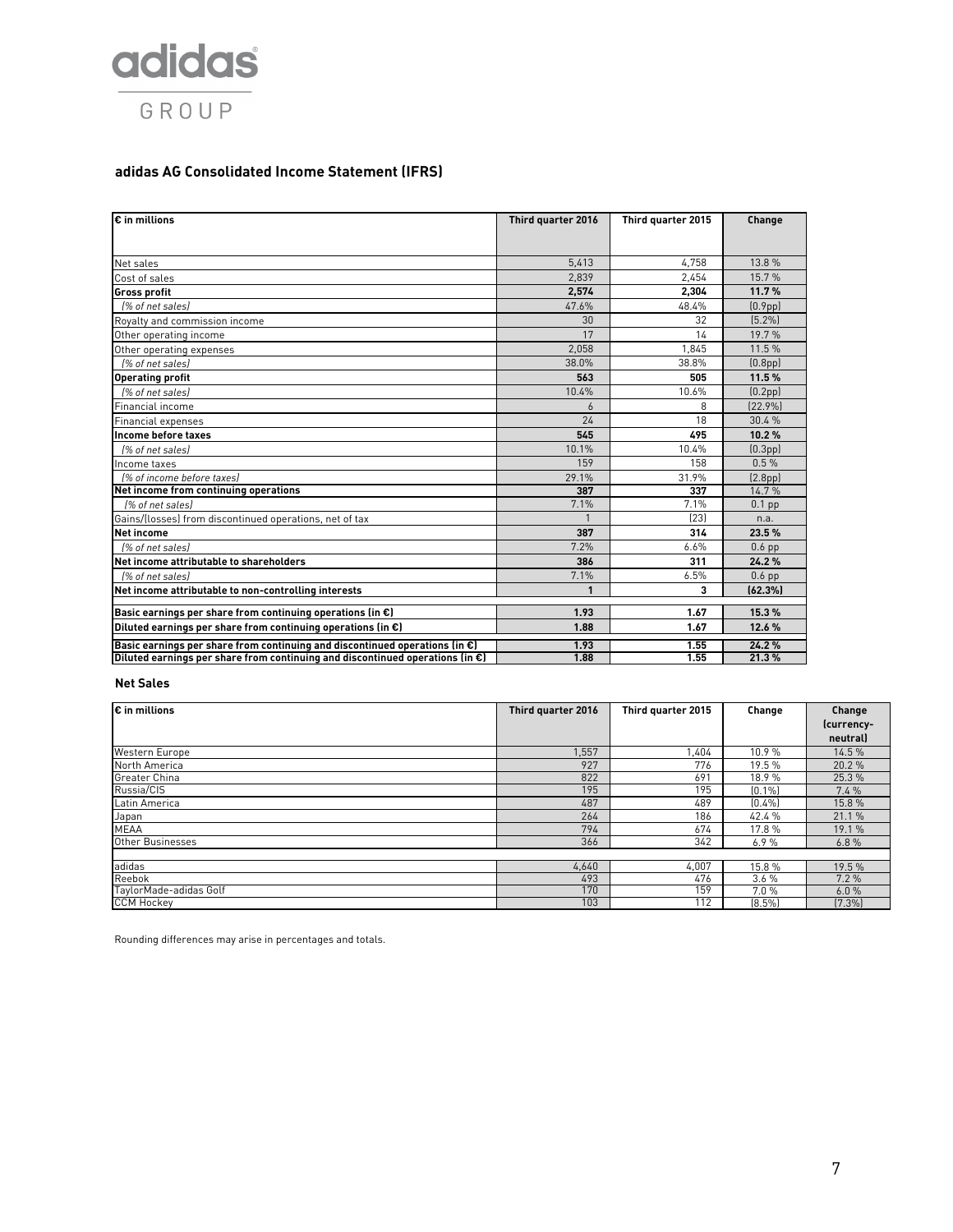

#### **adidas AG Consolidated Income Statement (IFRS)**

| € in millions                                                                         | Nine months<br>2016 | Nine months<br>2015 | Change               | Nine months<br>2016 excl.<br>goodwill<br>impairment | <b>Nine months</b><br>2015 excl.<br>aoodwill<br>impairment | Change               |
|---------------------------------------------------------------------------------------|---------------------|---------------------|----------------------|-----------------------------------------------------|------------------------------------------------------------|----------------------|
| Net sales                                                                             | 14.604              | 12,748              | 14.6%                | 14,604                                              | 12,748                                                     | 14.6%                |
| Cost of sales                                                                         | 7.513               | 6.546               | 14.8%                | 7.513                                               | 6,546                                                      | 14.8%                |
| <b>Gross profit</b>                                                                   | 7.091               | 6,202               | 14.3%                | 7.091                                               | 6,202                                                      | 14.3%                |
| (% of net sales)                                                                      | 48.6%               | 48.6%               | [0.1 <sub>pp</sub> ] | 48.6%                                               | 48.6%                                                      | [0.1 <sub>pp</sub> ] |
| Rovalty and commission income                                                         | 85                  | 90                  | [5.0%]               | 85                                                  | 90                                                         | [5.0%]               |
| Other operating income                                                                | 207                 | 75                  | 177.2%               | 207                                                 | 75                                                         | 177.2%               |
| Other operating expenses                                                              | 5.916               | 5.265               | 12.4 %               | 5,916                                               | 5,265                                                      | 12.4 %               |
| [% of net sales]                                                                      | 40.5%               | 41.3%               | [0.8 <sub>pp</sub> ] | 40.5%                                               | 41.3%                                                      | [0.8 <sub>pp</sub> ] |
| Goodwill impairment losses                                                            |                     | 18                  | $(100.0\%)$          |                                                     |                                                            |                      |
| <b>Operating profit</b>                                                               | 1,468               | 1,083               | 35.5%                | 1,468                                               | 1,101                                                      | 33.3%                |
| [% of net sales]                                                                      | 10.0%               | 8.5%                | 1.6 <sub>pp</sub>    | 10.0%                                               | 8.6%                                                       | $1.4$ pp             |
| Financial income                                                                      | 35                  | 32                  | 9.8%                 | 35                                                  | 32                                                         | 9.8%                 |
| <b>Financial expenses</b>                                                             | 51                  | 51                  | 0.3%                 | 51                                                  | 51                                                         | 0.3%                 |
| Income before taxes                                                                   | 1,452               | 1,064               | 36.4%                | 1,452                                               | 1,082                                                      | 34.1%                |
| 1% of net sales)                                                                      | 9.9%                | 8.3%                | $1.6$ pp             | 9.9%                                                | 8.5%                                                       | $1.5$ pp             |
| Income taxes                                                                          | 424                 | 345                 | 23.0%                | 424                                                 | 345                                                        | 23.0%                |
| [% of income before taxes]                                                            | 29.2%               | 32.4%               | [3.2pp]              | 29.2%                                               | 31.9%                                                      | [2.6pp]              |
| Net income from continuing operations                                                 | 1.028               | 719                 | 42.8%                | 1,028                                               | 737                                                        | 39.3%                |
| [% of net sales]                                                                      | 7.0%                | 5.6%                | 1.4 pp               | 7.0%                                                | 5.8%                                                       | $1.3$ pp             |
| Gains/(losses) from discontinued operations, net of tax                               | $\mathfrak{p}$      | [36]                | n.a.                 | $\mathcal{P}$                                       | (36)                                                       | n.a.                 |
| <b>Net income</b>                                                                     | 1.029               | 683                 | 50.6%                | 1,029                                               | 701                                                        | 46.8%                |
| [% of net sales]                                                                      | 7.0%                | 5.4%                | 1.7 <sub>pp</sub>    | 7.0%                                                | 5.5%                                                       | $1.5$ pp             |
| Net income attributable to shareholders                                               | 1,027               | 678                 | 51.5%                | 1,027                                               | 696                                                        | 47.6%                |
| (% of net sales)                                                                      | 7.0%                | 5.3%                | 1.7 <sub>pp</sub>    | 7.0%                                                | 5.5%                                                       | $1.6$ pp             |
| Net income attributable to non-controlling interests                                  | $\overline{2}$      | 5                   | $(64.1\%)$           | $\overline{2}$                                      | 5                                                          | $(64.1\%)$           |
| Basic earnings per share from continuing operations (in $\epsilon$ )                  | 5.12                | 3.54                | 44.9%                | 5.12                                                | 3.62                                                       | 41.4%                |
| Diluted earnings per share from continuing operations (in $\epsilon$ )                | 5.01                | 3.54                | 41.6%                | 5.01                                                | 3.62                                                       | 38.1%                |
| Basic earnings per share from continuing and discontinued operations (in $\epsilon$ ) | 5.13                | 3.36                | 52.9%                | 5.13                                                | 3.45                                                       | 48.9%                |
| Diluted earnings per share from continuing and discontinued operations (in €)         | 5.01                | 3.36                | 49.4%                | 5.01                                                | 3.45                                                       | 45.5%                |

#### **Net Sales**

| $\varepsilon$ in millions | <b>Nine months</b> | Nine months | Change  | <b>Change (currency-</b> |
|---------------------------|--------------------|-------------|---------|--------------------------|
|                           | 2016               | 2015        |         | neutral)                 |
| Western Europe            | 4,185              | 3,508       | 19.3%   | 21.9%                    |
| North America             | 2,443              | 2,010       | 21.5 %  | 22.3%                    |
| Greater China             | 2,269              | 1,852       | 22.5 %  | 28.3%                    |
| Russia/CIS                | 505                | 562         | [10.2%] | 5.7%                     |
| Latin America             | 1,260              | 1,368       | (7.9%   | 14.2%                    |
| Japan                     | 736                | 518         | 42.0%   | 27.6%                    |
| MEAA                      | 2,067              | 1,845       | 12.0%   | 17.1%                    |
| Other Businesses          | 1,139              | 1,084       | 5.1%    | 6.1%                     |
|                           |                    |             |         |                          |
| adidas                    | 12,381             | 10,540      | 17.5 %  | 23.0%                    |
| Reebok                    | 1,308              | 1,295       | 1.0%    | 6.9%                     |
| TaylorMade-adidas Golf    | 693                | 678         | 2.2%    | 3.2%                     |
| <b>CCM Hockey</b>         | 205                | 232         | (11.7%  | $[10.0\%]$               |

Rounding differences may arise in percentages and totals.